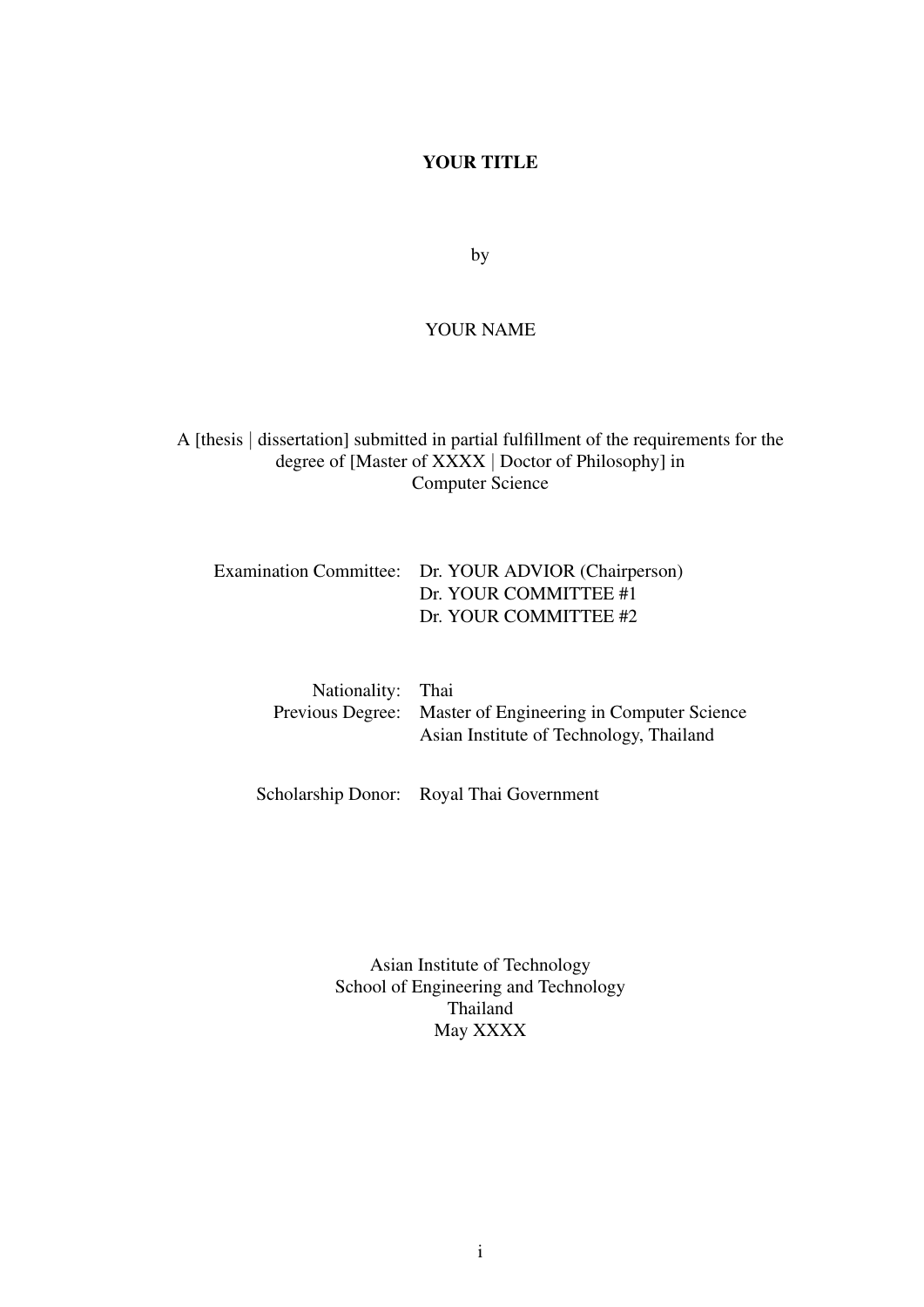# Acknowledgments

Write your touching message here..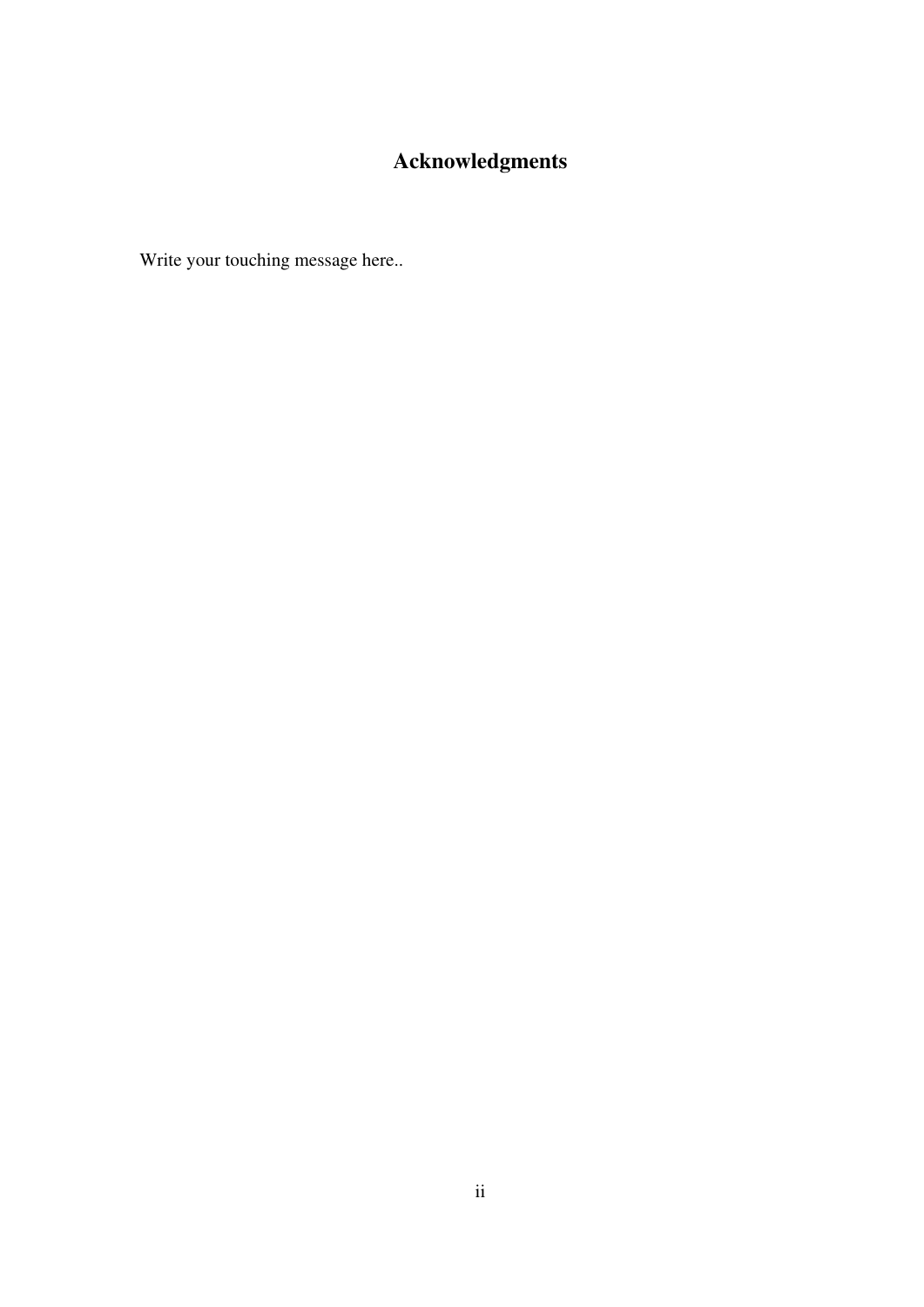### Abstract

Abstract here..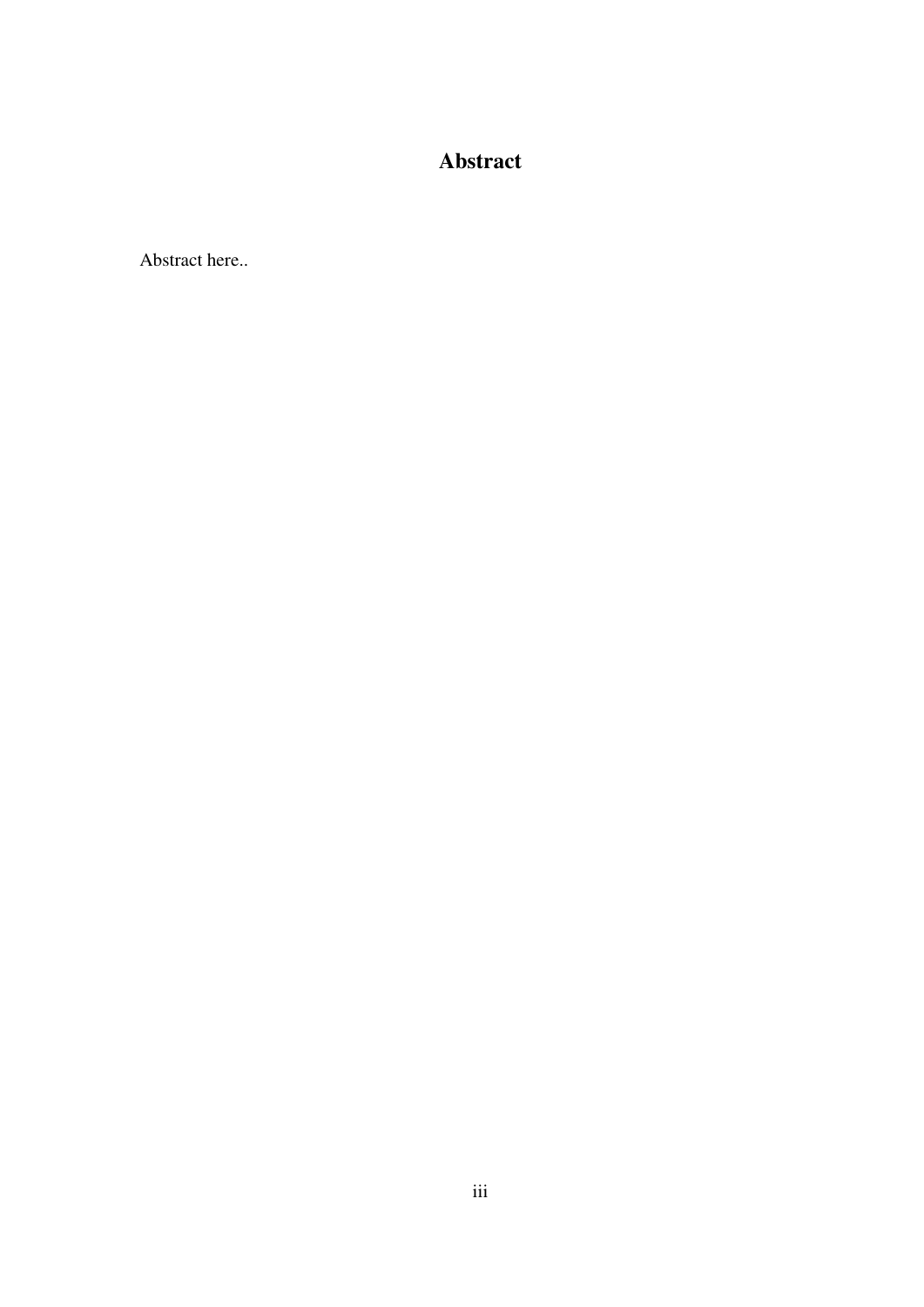## Table of Contents

| <b>Title</b>                             | Page                                                                                                                                       |  |
|------------------------------------------|--------------------------------------------------------------------------------------------------------------------------------------------|--|
| <b>Title Page</b><br>Acknowledgments     | $\mathbf{1}$<br>$\overline{\mathbf{i}}$                                                                                                    |  |
| Abstract                                 | iii                                                                                                                                        |  |
|                                          | iv                                                                                                                                         |  |
|                                          | $\mathbf{V}$<br>vi                                                                                                                         |  |
| Introduction                             | $\mathbf{1}$                                                                                                                               |  |
| 1.1 Overview                             | $\mathbf{1}$                                                                                                                               |  |
| 1.2 Problem Statement                    | $\mathbf{1}$                                                                                                                               |  |
| 1.3 Objectives                           | $\mathbf{1}$                                                                                                                               |  |
|                                          | $\mathbf{1}$                                                                                                                               |  |
|                                          | $\mathbf{1}$                                                                                                                               |  |
| <b>Literature Review</b>                 | 3                                                                                                                                          |  |
| 2.1 Section Name in Literature Review    | 3                                                                                                                                          |  |
| Methodology                              | 5                                                                                                                                          |  |
| 3.1                                      | 5                                                                                                                                          |  |
| 3.2 System Design                        | 5                                                                                                                                          |  |
| <b>Experimental Results</b>              | 7                                                                                                                                          |  |
| 4.1 Section Name in Experimental Results | 7                                                                                                                                          |  |
| <b>Conclusion and Recommendations</b>    | 9                                                                                                                                          |  |
| 5.1 Conclusion                           | 9                                                                                                                                          |  |
| 5.2 Recommendations                      | 9                                                                                                                                          |  |
| References                               | 10                                                                                                                                         |  |
| Appendices                               | 11                                                                                                                                         |  |
|                                          | Table of Contents<br>List of Figures<br><b>List of Tables</b><br>1.4 Limitations and Scope<br>1.5 Thesis Outline<br><b>System Overview</b> |  |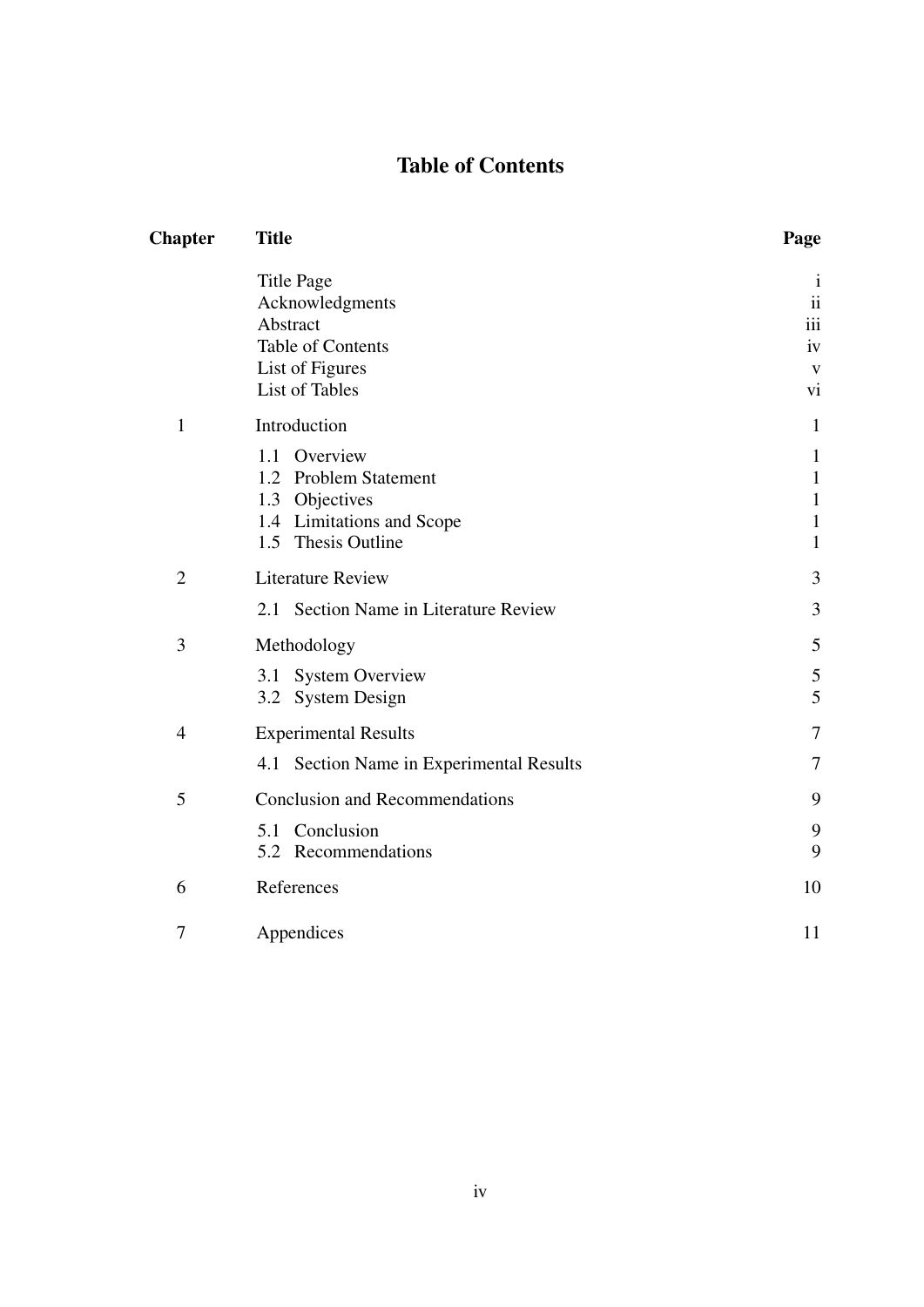# List of Figures

| Figure | <b>Title</b>                        | Page |
|--------|-------------------------------------|------|
| 1.1    | CCTV monitoring room.               |      |
| 2.1    | Mesh feature calculation            | 4    |
| A.1    | CCTV monitoring room in Appendix A. |      |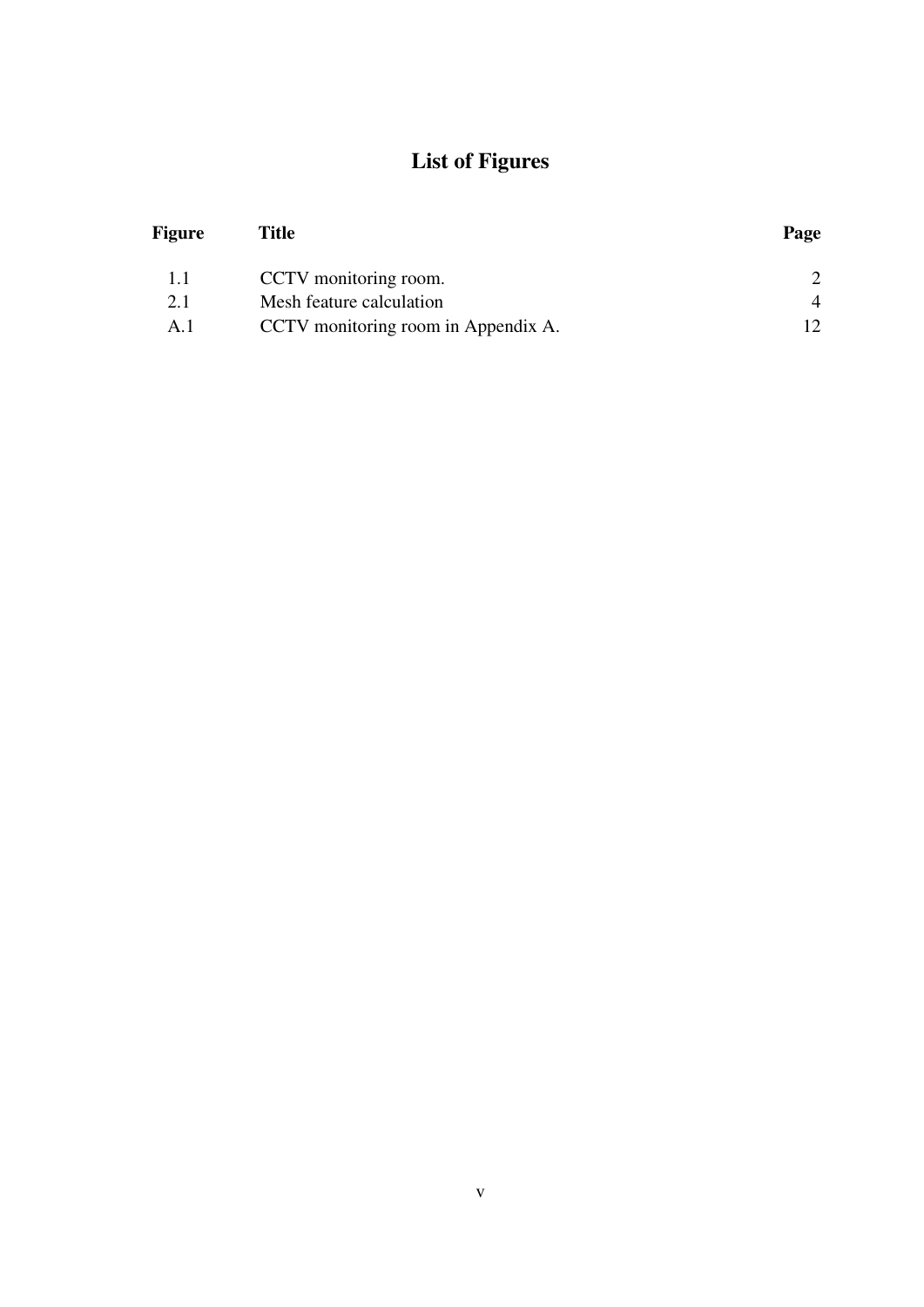# List of Tables

| Table | <b>Title</b>           | Page |
|-------|------------------------|------|
| 4.1   | Text shown in the LOT. |      |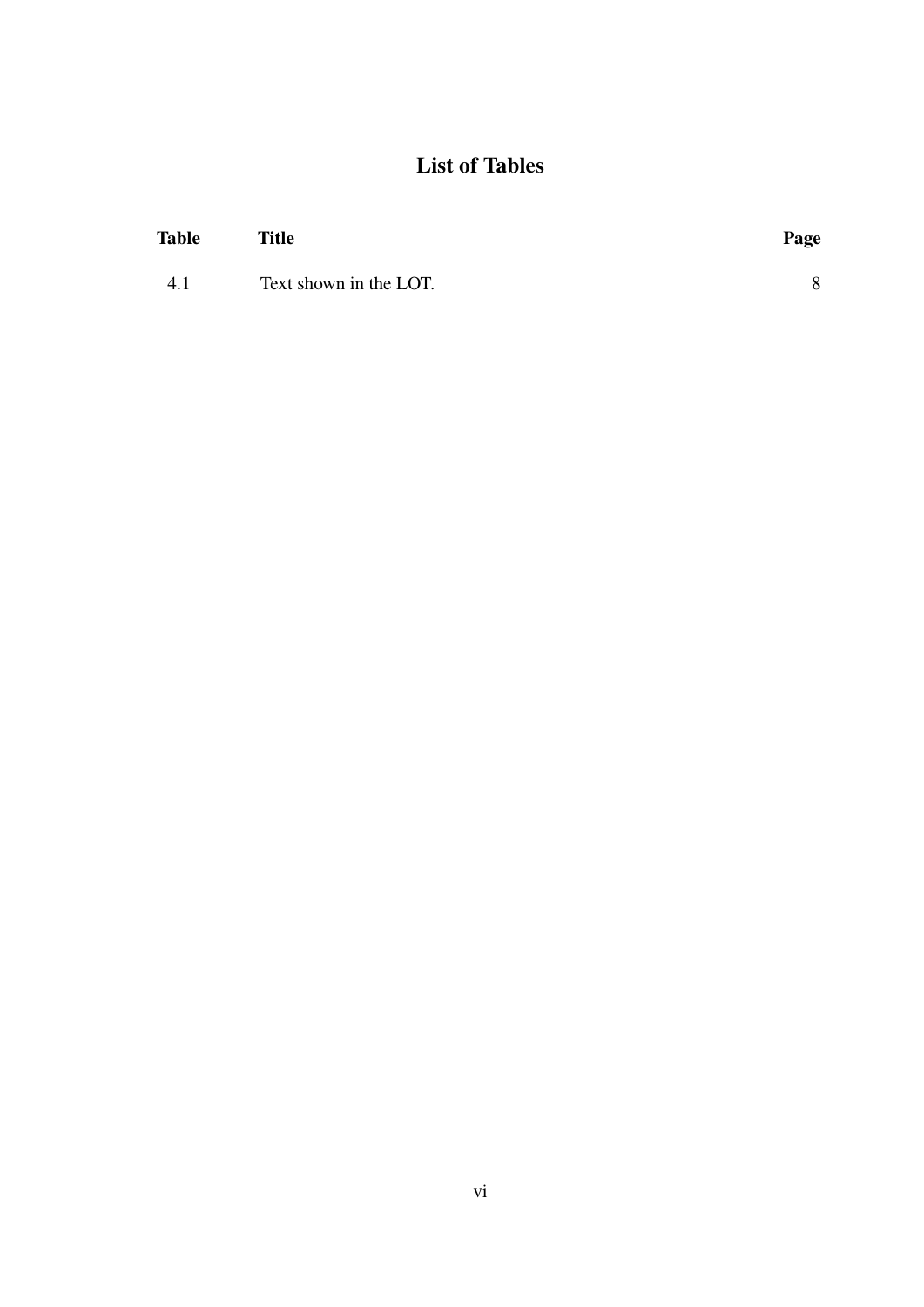### Introduction

*Some text.*

#### 1.1 Overview

Human monitoring is therefore becoming increasingly expensive and ineffective as the torrent of video data increases. For instance, in a CCTV monitoring room (see Figure 1.1), security operators are required to monitor 24 hours a day and be ready to take action when an alarm occurs.

#### 1.2 Problem Statement

Some text ...

#### 1.3 Objectives

Some text ...

#### 1.4 Limitations and Scope

Some text ...

#### 1.5 Thesis Outline

I organize the rest of this dissertation as follows.

In Chapter 2, I describe the literature review.

In Chapter 3, I propose my methodology.

In Chapter 4, I present the experimental results.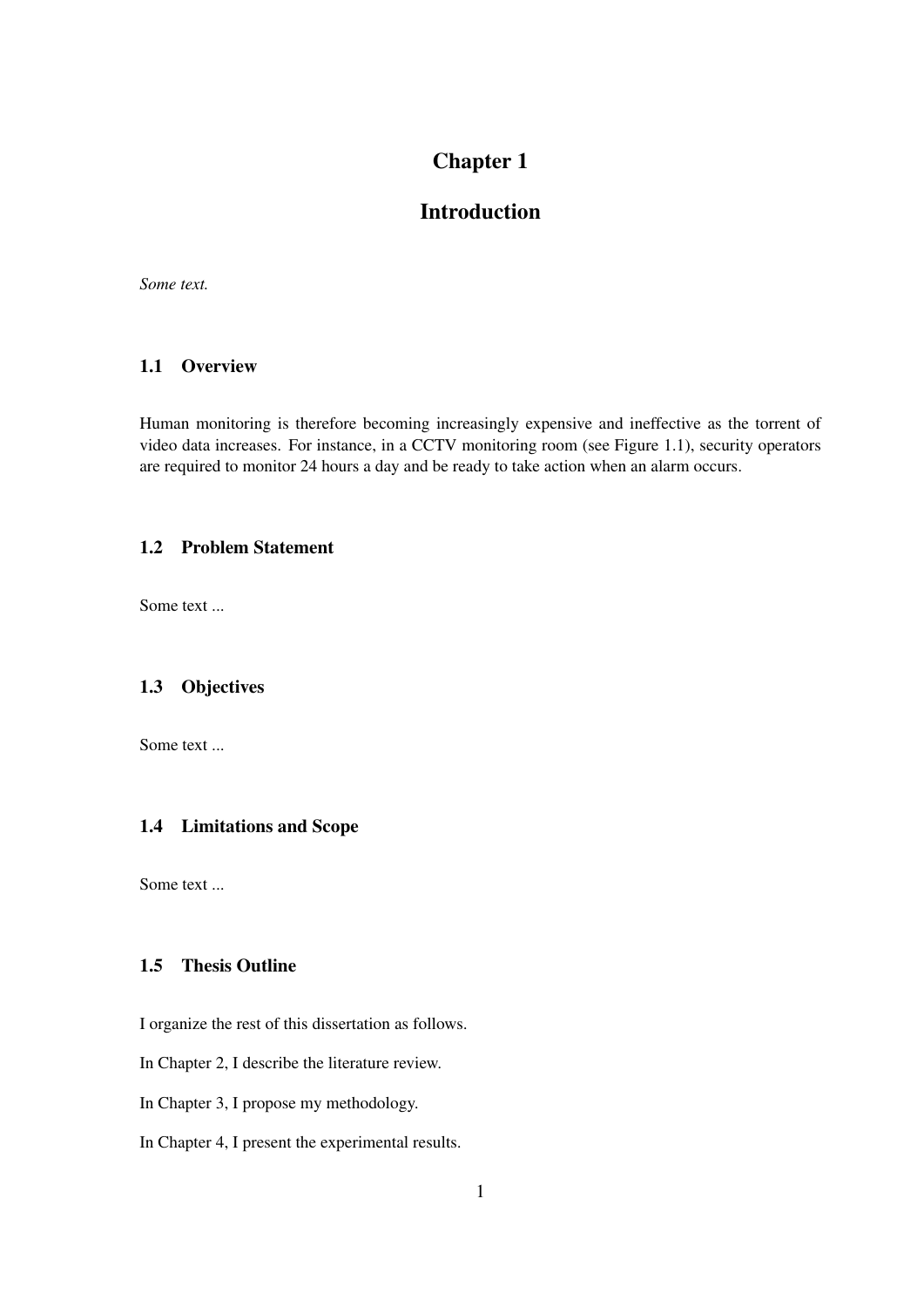

Figure 1.1: CCTV monitoring room. Reprinted from the Twenty First Security Web site (http://www.twentyfirstsecurity.com.au/).

Finally, in Chapter 5, I conclude my thesis.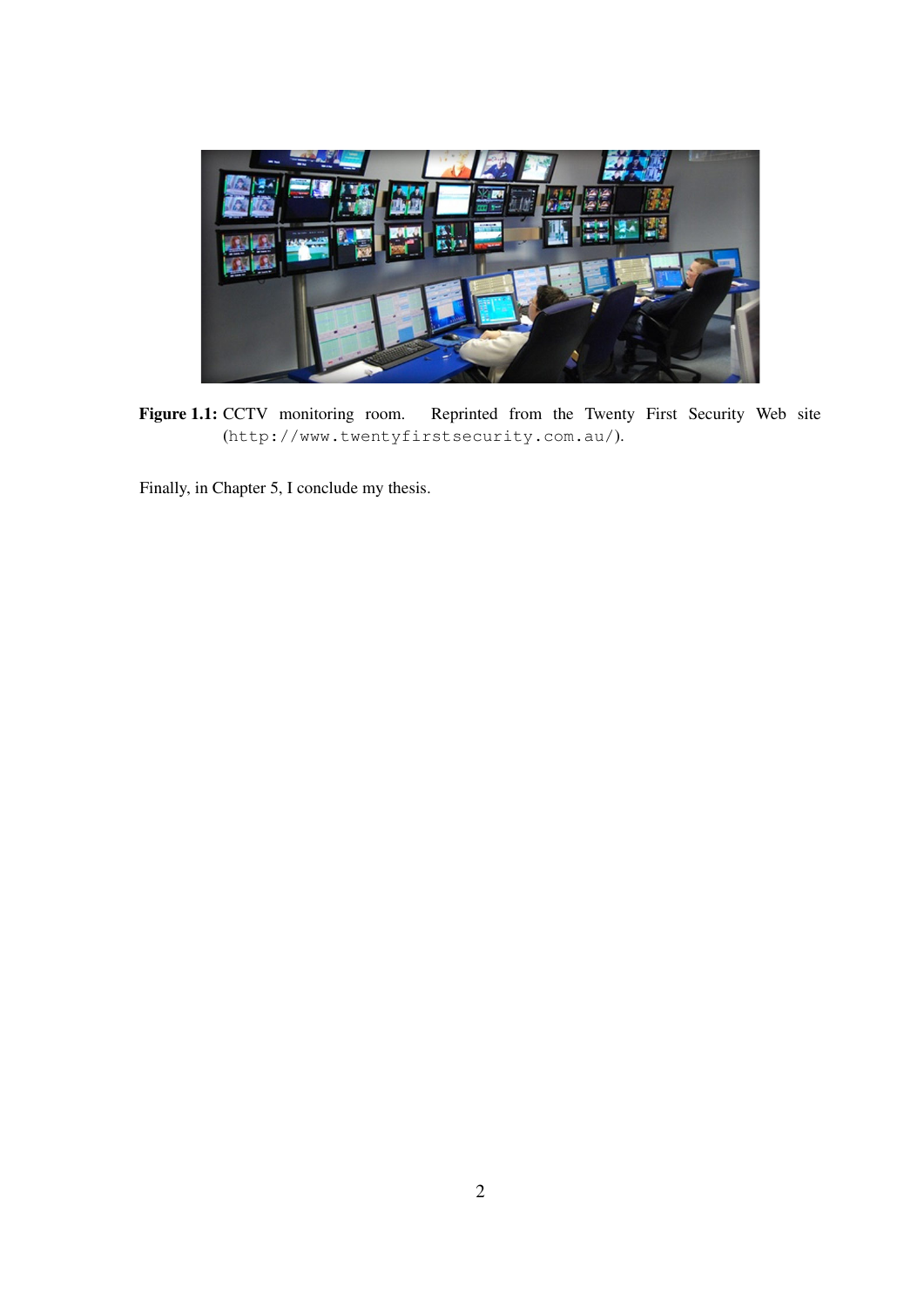### Literature Review

*Some intro..*

#### 2.1 Section Name in Literature Review

Example text below ..

Yamato et al. (1992) apply the background subtraction technique to extract blobs or human from a scene by the following conditions:

if 
$$
|I_a(x, y) - I_b(x, y)| < T
$$
,  $I_e(x, y) = 0$   
else  $I_e(x, y) = I_a(x, y)$ ,

where  $I_e(x, y)$  is a human extracted image,  $I_a(x, y)$  is an original image,  $I_b(x, y)$  is a background image, and  $T$  is a threshold. Figure 2.1 shows something. Some work also uses mesh features (Yamato et al., 1992).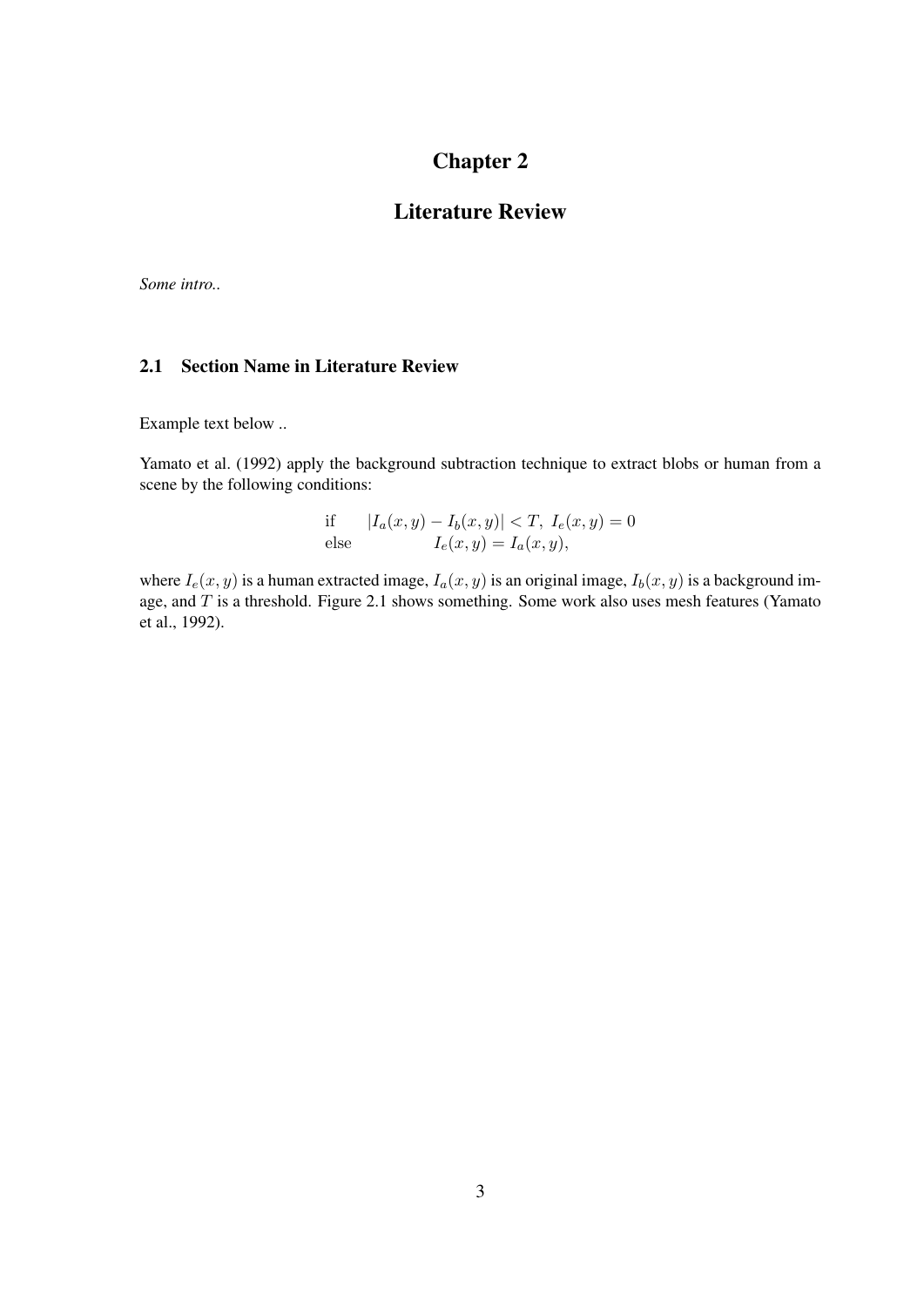

Figure 2.1: Mesh feature calculation. Reprinted from the work of Yamato et al. (1992).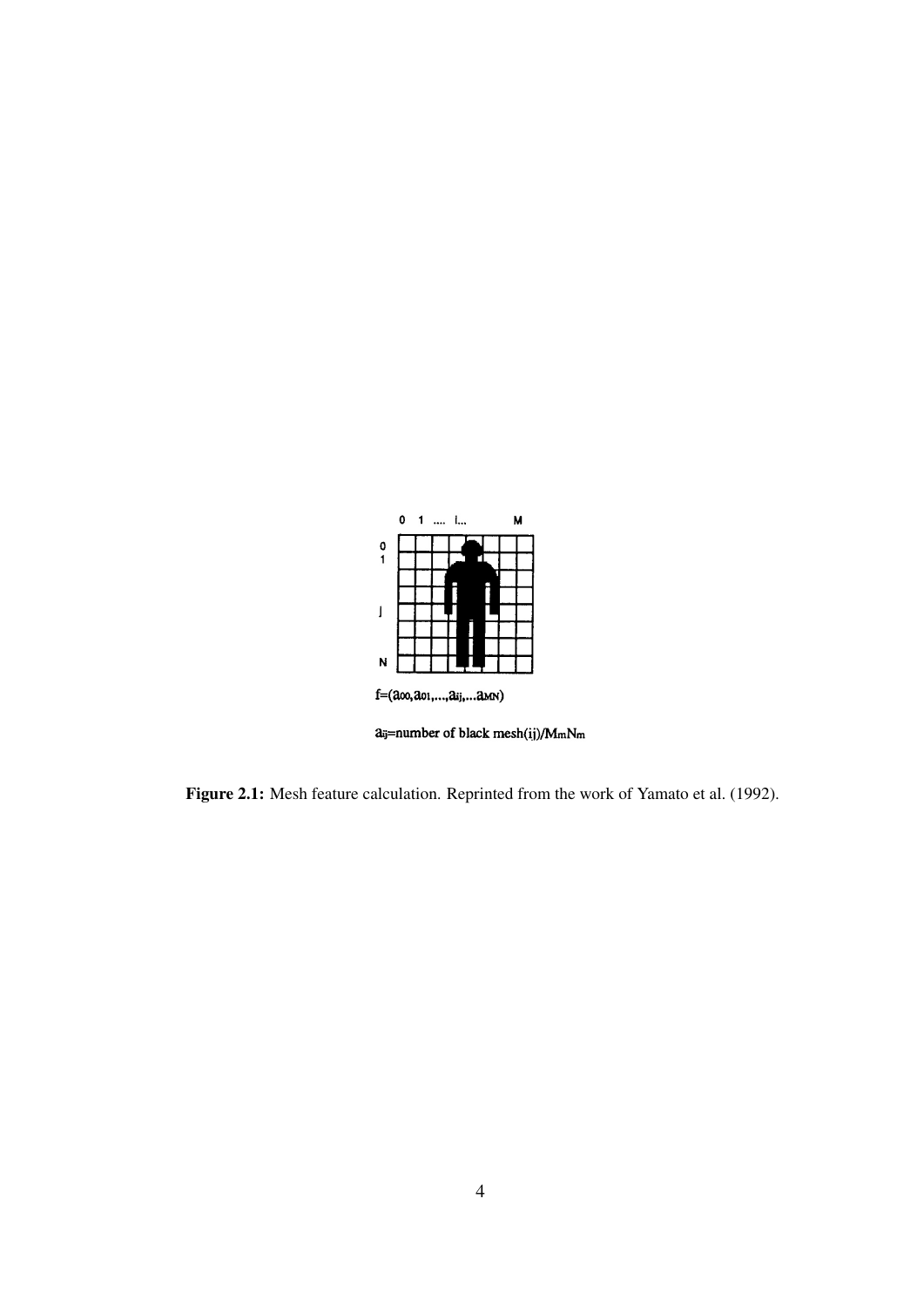# Methodology

*Some intro..*

### 3.1 System Overview

Some text .. Algorithm 1 just a pseudocode.

### 3.2 System Design

### 3.2.1 Design A

Some text ..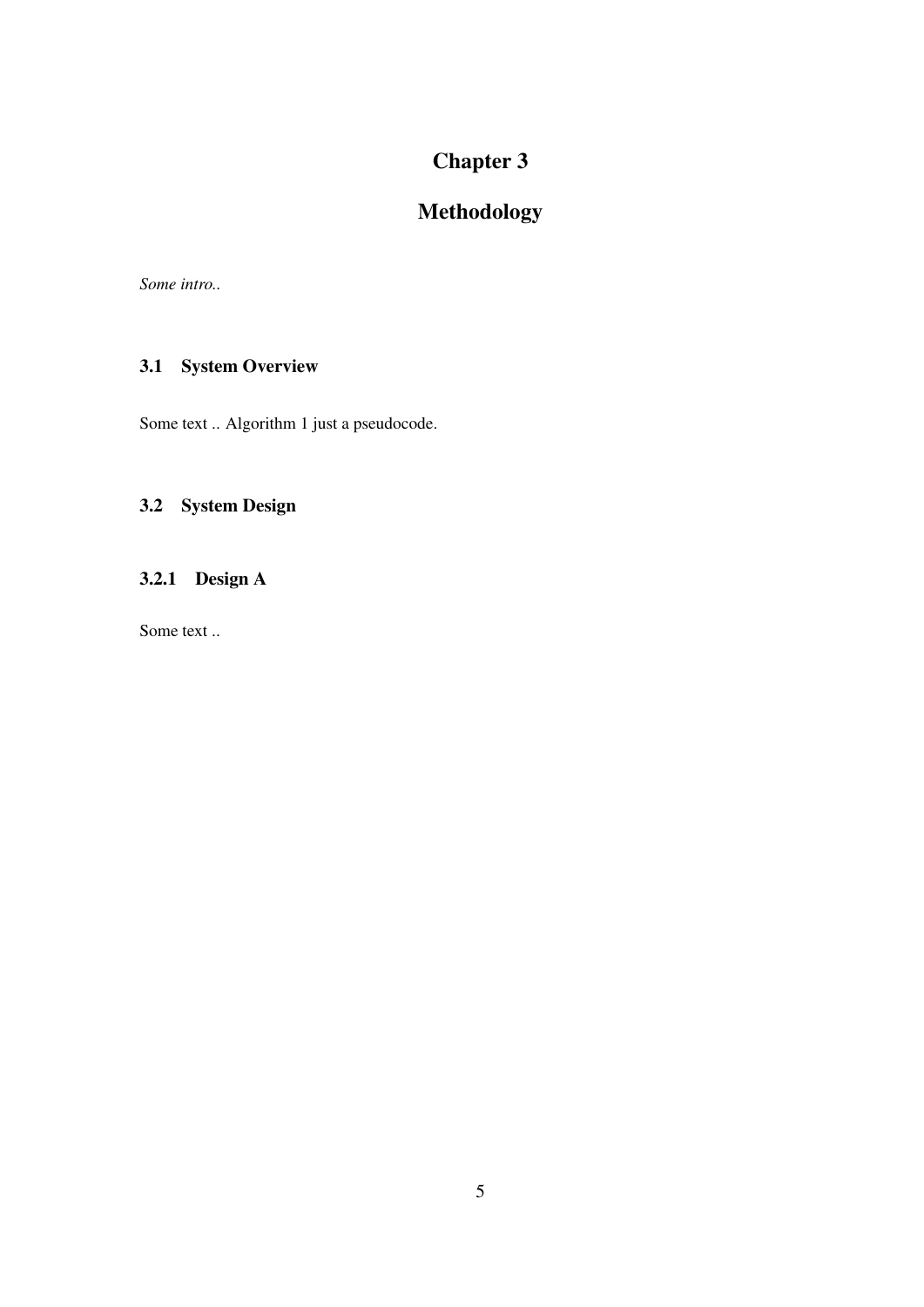Algorithm 1 Lame Algorithm

Input: B: set of all current blobs

**Input:**  $T$ : set of all current tracks

Input: M: merged track association matrix

**Output:**  $\widetilde{T}$ : set of all revised tracks

**Output:**  $\widetilde{M}$ : revised merged track association matrix

 $\widetilde{T} \leftarrow \emptyset: \widetilde{M} \leftarrow \emptyset: L \leftarrow \emptyset$ 

 $A \leftarrow$  GET-OVERLAP-AREA-MATRIX $(B, T)$ 

for each  $t \in T$  do

if  $t$  is marked as processed then continue

 $B' \leftarrow \{b' \mid A(b', t) > 0\}$  { B' contains candidate blobs for track t.}

 $T' \leftarrow \{t\} \cup \{t' \mid M(t, t') = 1\}$  {T' contains all tracks currently merged with t.}

if  $|B'| \geq 1$  then

for each  $t' \in T'$  do

Let  $b = \text{argmax}$  $b' \in B'$  $S(b', t')$  $L \leftarrow L \cup \{(t', b)\}$ 

 $M$ ARK-TRACK-AS-PROCESSED $(t')$ 

end for

end if

end for

for each  $(t_i,t_j) \in T \times T$  do

If  $\exists b$  s.t.  $(t_i, b) \in L \wedge (t_j, b) \in L$ ,  $M_{ij} \leftarrow 1$ , otherwise  $M_{ij} \leftarrow 0$ 

end for

 $T^* \leftarrow \{t^* \mid \neg \exists b \in B \text{ s.t. } (t^*, b) \in L\}$  {  $T^*$  contains tracks for which "stale count" will be increased.}

 $\widetilde{T} \leftarrow \texttt{UPDATE-OR-DELETE-STALE-TRACKS}(T,T^*)$ 

 $B^* \leftarrow \{b^* \mid \neg \exists t \in T \text{ s.t. } (t, b^*) \in L\}$  { $B^*$  contains blobs with no tracks assigned.}

 $\widetilde{T} \leftarrow \text{ADD-NEW-TRACKS-FOR-NOT-LINKED-BLOBS}(\widetilde{T}, B^*)$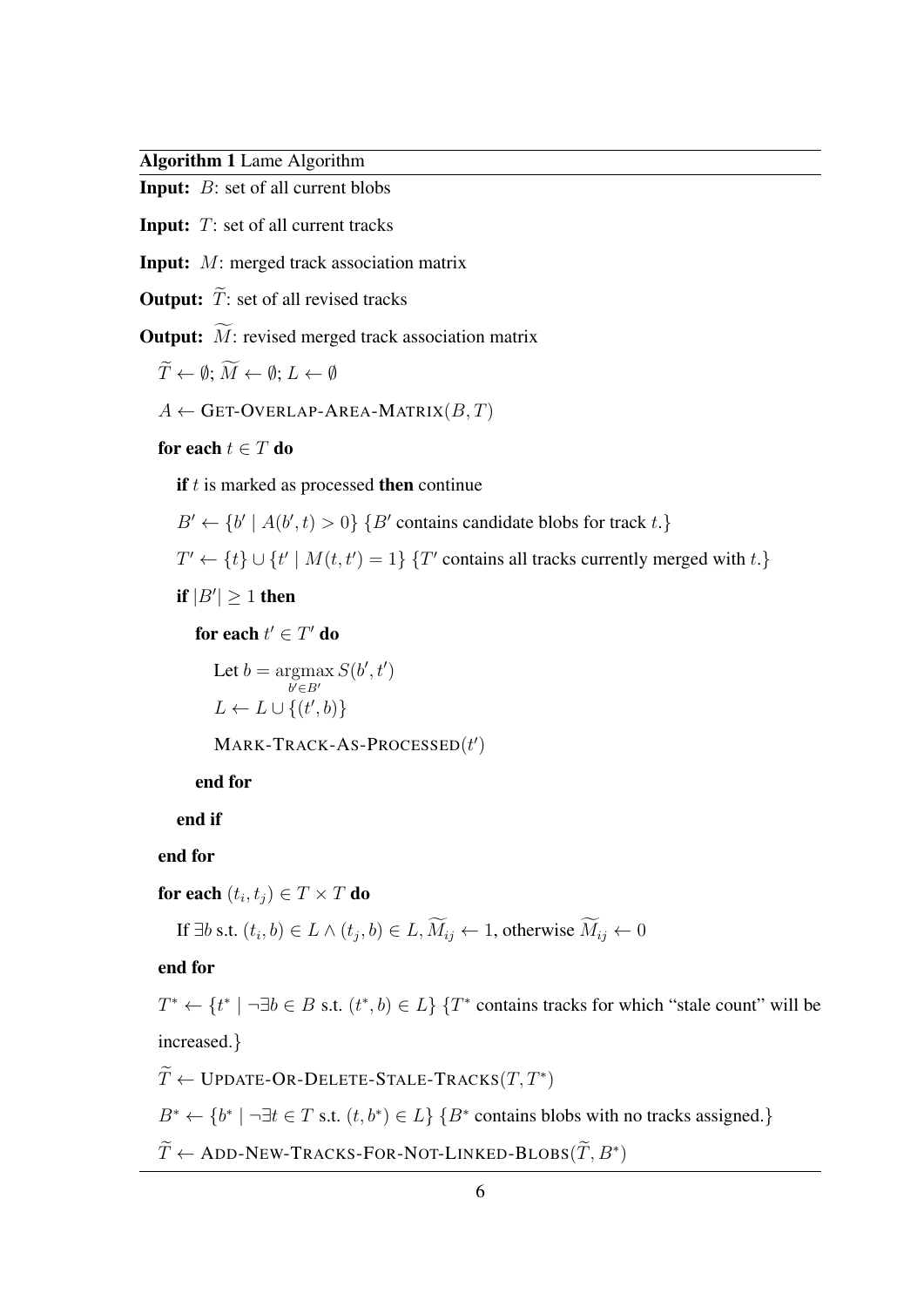# Experimental Results

*Some intro..*

### 4.1 Section Name in Experimental Results

Table 4.1 shows a table.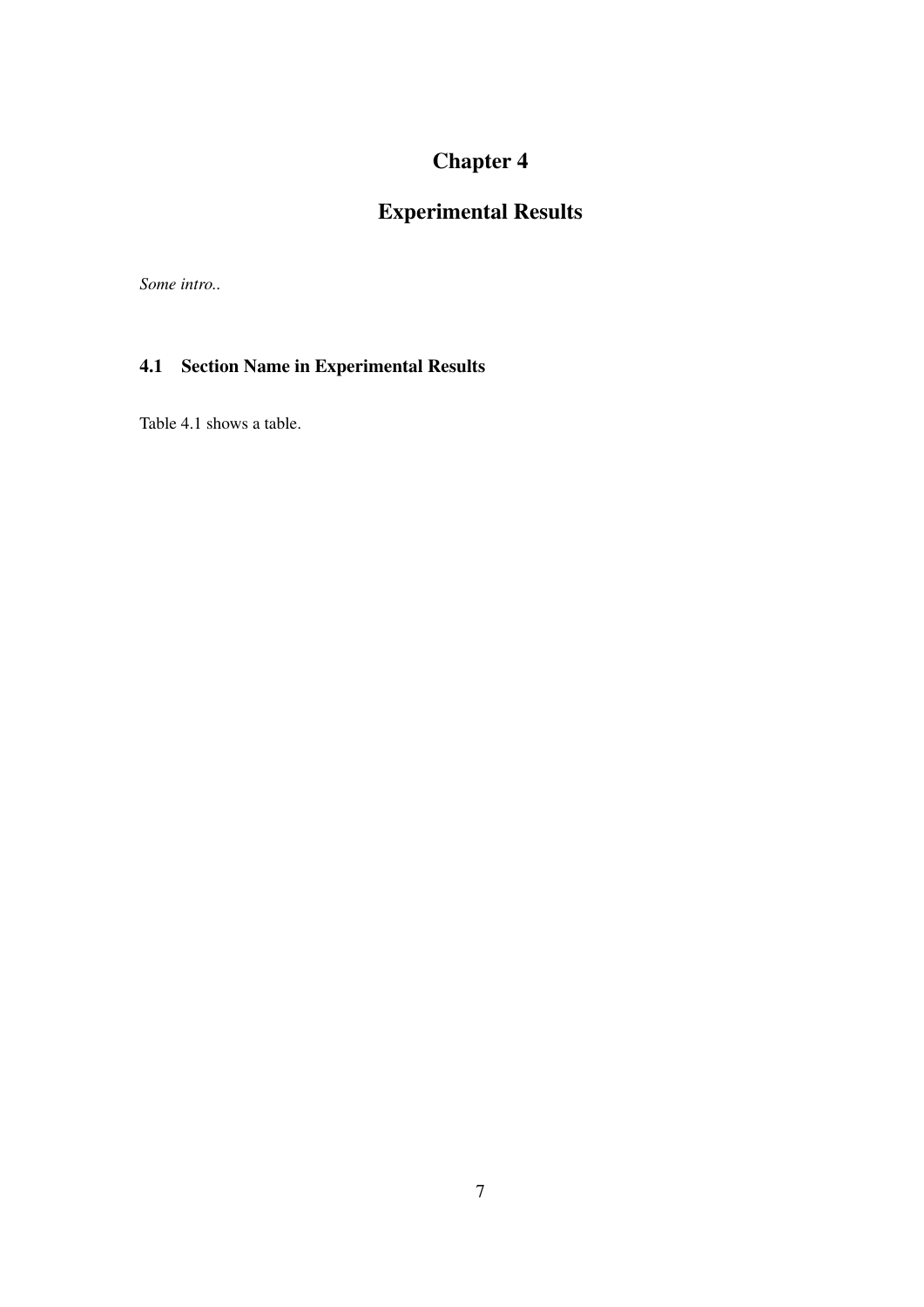| Batch method                | TP | FP  | TN  | FN | TPR | <b>FPR</b> |
|-----------------------------|----|-----|-----|----|-----|------------|
| Local $(z\text{-scoring})$  | 24 | 42  | 444 | 0  |     | 0.086      |
| Local (LRT)                 | 24 | 486 | 0   | 0  |     |            |
| Global $(z\text{-scoring})$ | 24 | 217 | 10  | 0  |     | 0.956      |
| Global (LRT)                | 24 | 223 |     | 0  |     | 0.982      |

Table 4.1: Some table.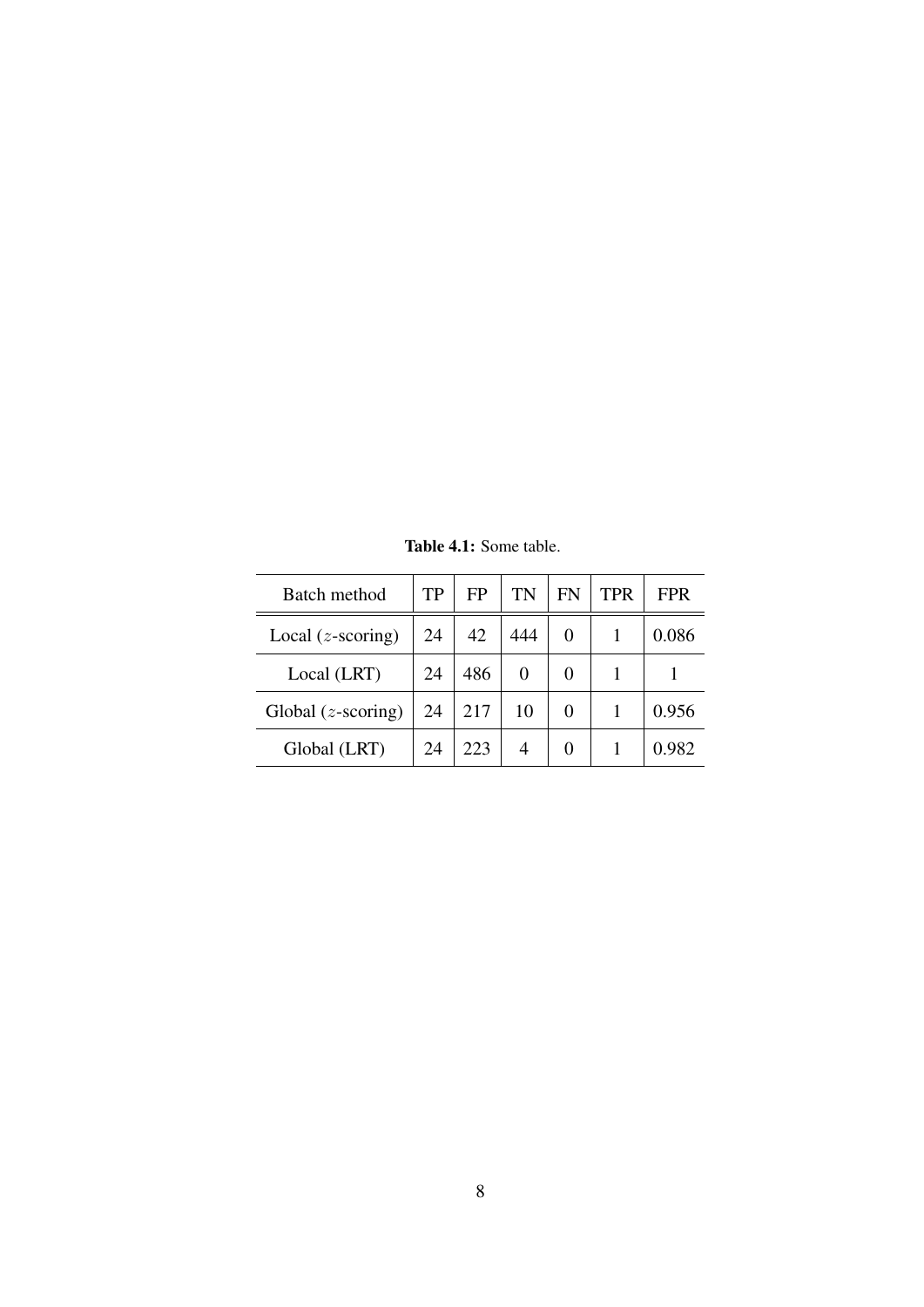# Conclusion and Recommendations

*Some text..*

### 5.1 Conclusion

Text..

### 5.2 Recommendations

Text..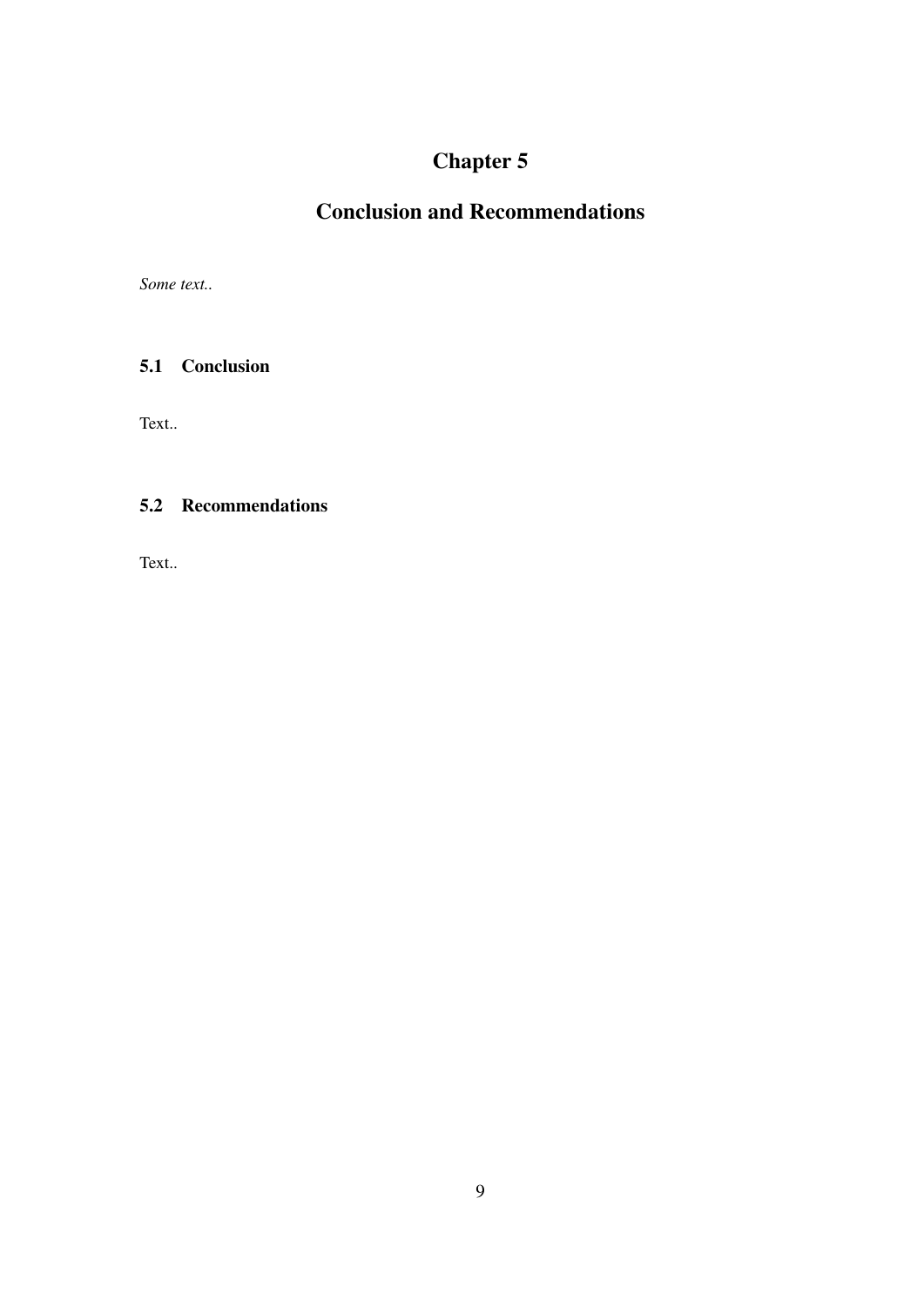#### References

Yamato, J., Ohya, J., & Ishii, K. (1992). Recognizing human action in time-sequential images using hidden Markov model. In *International Conference on Computer Vision and Pattern Recognition (CVPR)* (pp. 379–385).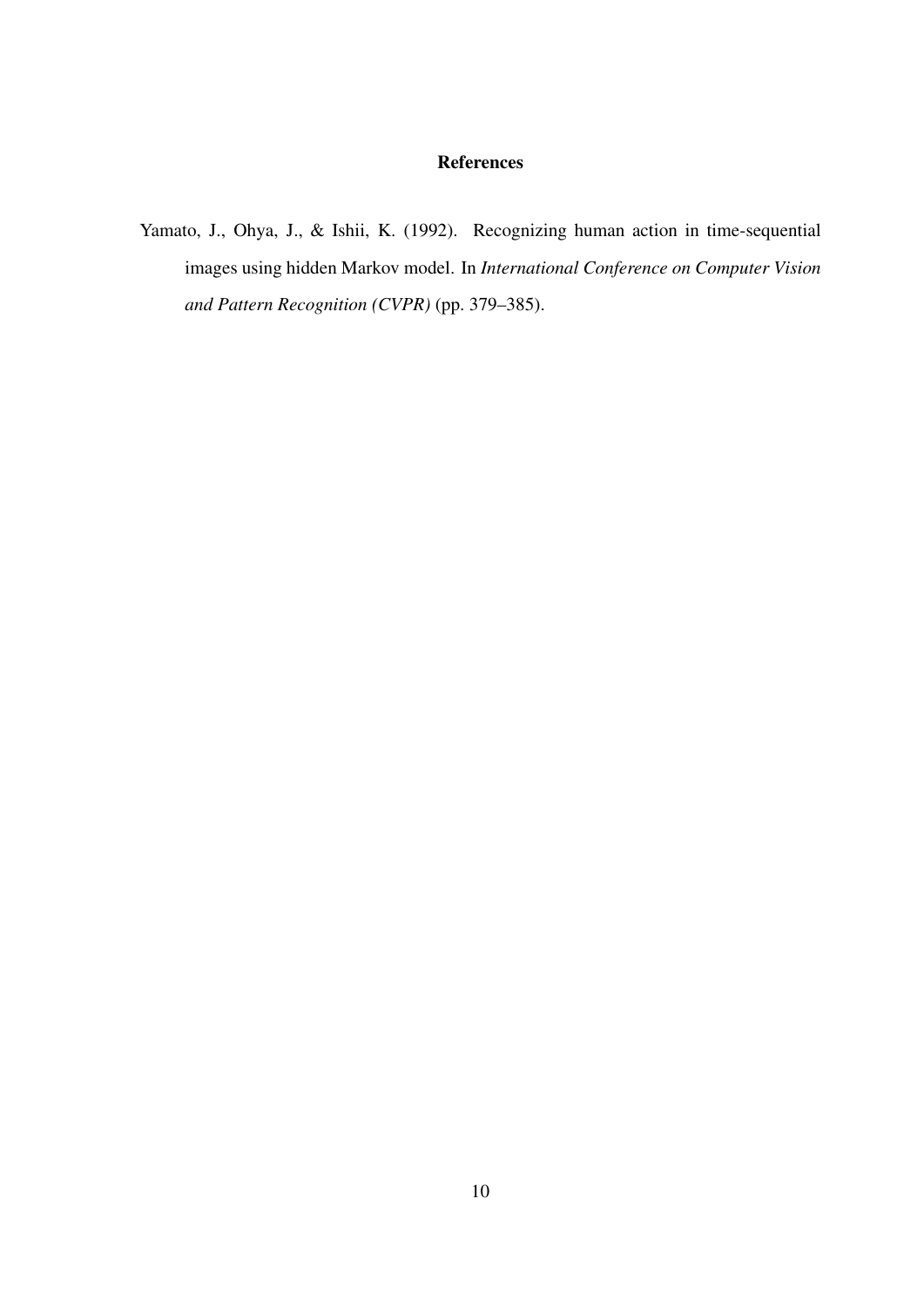# Appendix A

# .. TITLE HERE ..

#### Section Name

Figure A.1 shows something.

Some text ..